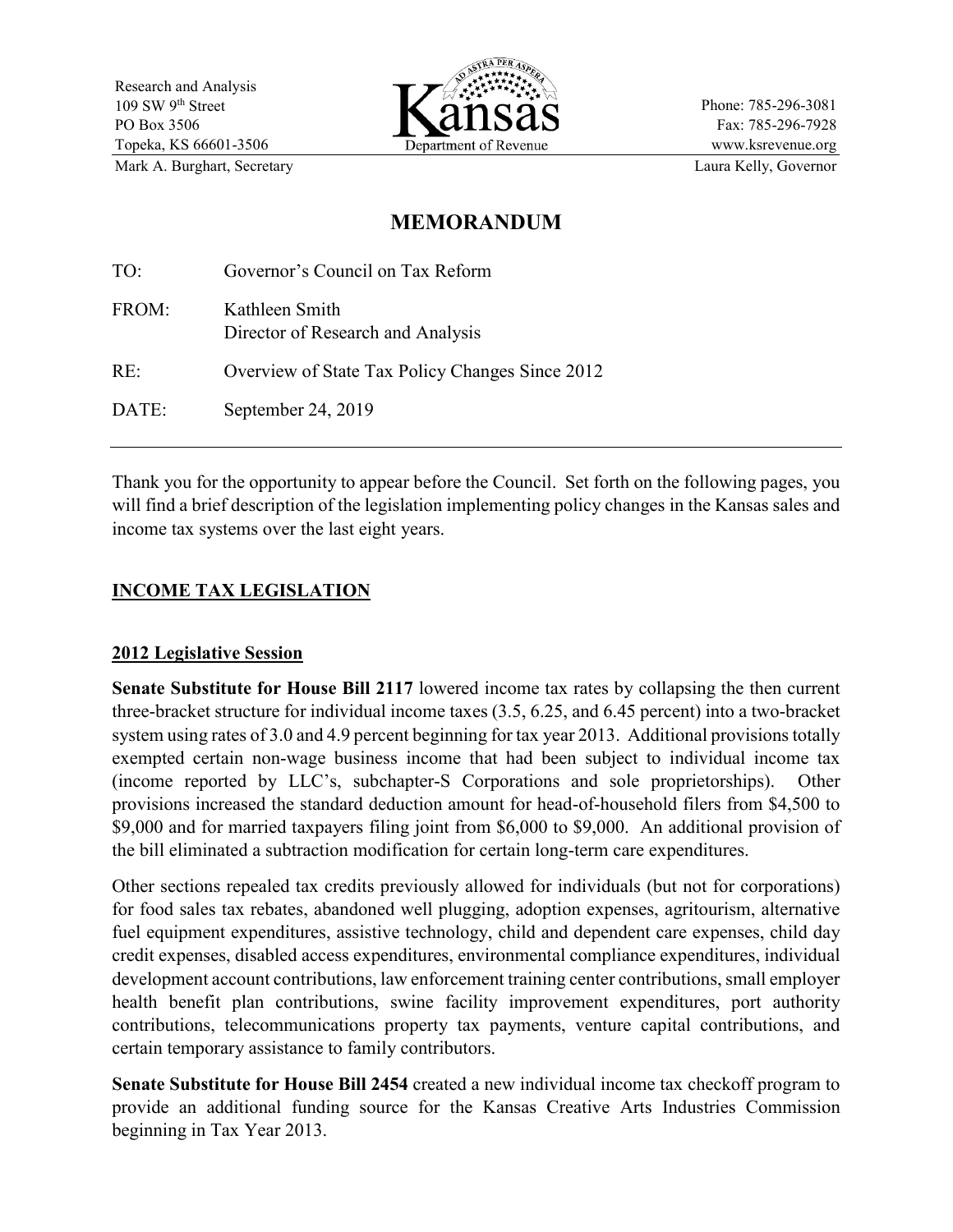### **2013 Legislative Session**

**House Substitute for Senate Bill 83** increased the service fee assessed to set up an installment payment plan for delinquent tax liability in excess of 90 days from \$10 to \$25. The Department of Revenue was further authorized to assess a service fee of \$50 for partial or full abatement requests and to withhold \$22 for any funds remitted to the U.S. Internal Revenue Service.

**House Bill 2059** made a number of adjustments to income tax law. A number of changes were enacted to Kansas itemized deductions. The deduction for certain gambling losses was repealed altogether. Most other itemized deductions (except the deduction for charitable contributions, which was fully retained) were reduced by 30 percent in tax year 2013; 35 percent in tax year 2014; 40 percent in tax year 2015; 45 percent in tax year 2016; and 50 percent in tax year 2017 and thereafter.

Kansas standard deduction levels for married taxpayers filing joint and for heads-of-household were reduced to \$7,500 and \$5,500 respectively, beginning in tax year 2013.

A new series of individual income tax rate cuts were provided beginning in tax year 2014, when the then current bottom bracket of 3.0 percent was reduced to 2.7 percent, and the then current top bracket of 4.9 percent was reduced to 4.8 percent. In tax year 2015, the top bracket was further reduced to 4.6 percent. The two rate brackets were set at 2.4 and 4.6 percent, respectively, in tax year 2016; 2.3 and 4.6 percent in tax year 2017; and 2.3 and 3.9 percent in tax year 2018.

Additional language partially restored the food sales tax rebate program beginning in tax year 2013, which had been repealed altogether by 2012 law. The income tax credits that may be claimed by eligible households would be nonrefundable, whereas under prior law (before the repeal) the credits had been refundable.

The bill placed 23 additional counties (generally those with populations of 15,000 or less) into the ROZ Program. The program offers individuals who relocate from outside of the state to qualifying counties a full state income tax exemption through tax year 2016 and the opportunity to receive student loan repayments from those qualifying counties that also have chosen to participate in a special repayment-matching program with the state.

**House Bill 2253** disallowed the Small Employer Healthcare Credit for that portion of any amount paid by an employer for healthcare expenditures, a health benefit plan, or amounts contributed to health savings accounts for the purchase of an option rider for coverage of abortion; disallowed the Research and Development Credit for any expenditures in research and development activities that include performance of any abortion; disallowed the Community Service Contribution Credit for any contributions in health care services that involve performance of any abortion.

# **2014 Legislative Session**

**Senate Bill 265** changed the definition of income within the Homestead Refund Program; removed the income tax withholding requirement for nonresident pass-through entities; clarified amounts added to federal adjusted gross income for the purposes of calculating Kansas adjusted gross income; reinstated two adoption tax credits; provided an income tax subtraction modification associated with organ donation; created a tax deduction for the net gain from the sale of certain livestock; reinstated two tax credits for expenditures used to make a dwelling or facility accessible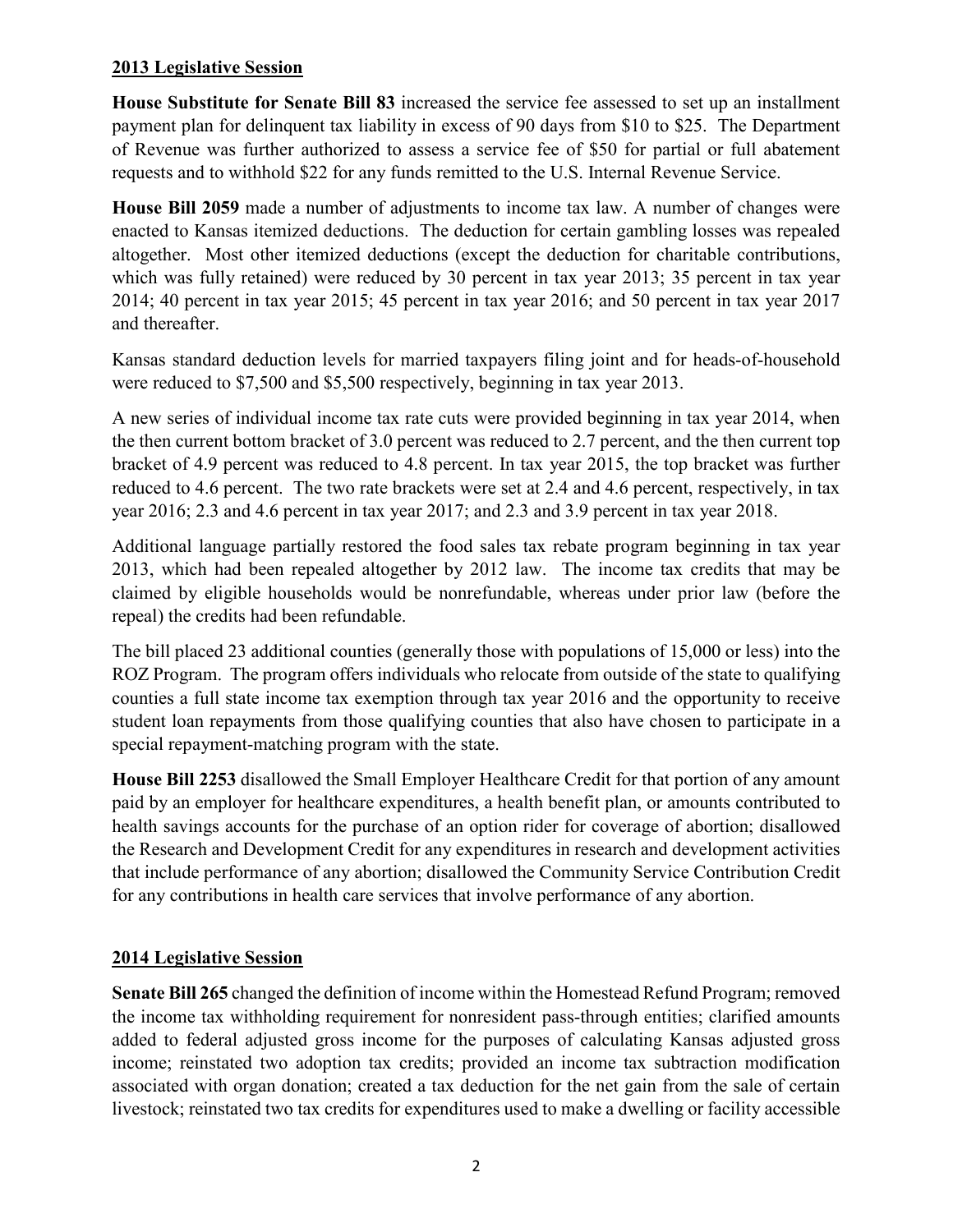for persons with disabilities; and repealed the sunset date for the Kansas Taxpayer Transparency Act.

**House Bill 2057** revised the definition of "community service" as the term is used in the Community Service Tax Credit Program; adds a subtraction modification to the income tax of retired employees of the City of Overland Park Police and Fire Departments.

**Substitute for House Bill 2430** changed the Promoting Employment Across Kansas (PEAK) Program by allowing businesses to use either median or average wage to qualify for PEAK withholding. The bill allows PEAK benefits to be extended for an additional 2 years if the qualified company was receiving the PEAK benefits prior to January 1, 2013. The bill applied caps on the aggregate amount of PEAK benefits received by qualified companies that expand or relocate operations in Kansas.

**Senate Substitute for House Bill 2506** created the Tax Credit for Low Income Students Scholarship Program Act, to provide eligible students with scholarships to pay all or a portion of tuition to attend a qualified school in Kansas. The scholarship would be financed via a tax credit against corporate income, premium (insurance companies) and privilege (financial institutions) tax liability beginning with Tax Year 2014 in an amount equal to 70% of the amount contributed for scholarships.

**House Bill 2643** added four Kansas counties to the Rural Opportunity Zone (ROZ) program, bringing the total number of designated counties to 77. The additional counties are Cherokee, Labette, Montgomery, and Sumner.

### **2015 Legislative Session**

**Senate Substitute for House Bill 2109** decelerated individual income tax rate reductions scheduled for future years. The tax year 2015 rates of 2.7 percent for the bottom tax bracket and 4.6 percent for the top tax bracket remained in effect through tax year 2017. The rates were set at 2.6 percent and 4.6 percent for tax year 2018.

This bill also changed the Kansas itemized deductions retroactive to January 1, 2015. With the exception of charitable contributions, mortgage interest, and property taxes paid, all Kansas itemized deductions were repealed. The then current changes in the percentage that may be deducted being phased in for mortgage interest and property taxes paid relative to the amount that otherwise was allowed for federal income tax purposes was accelerated such that the final 50 percent haircut scheduled for tax year 2017 was effective immediately for tax year 2015. (Charitable contributions remained fully deductible for Kansas taxpayers able to itemize at the state level, as under then current law.)

The bill restored, effective for tax year 2015, a tax credit that previously had been available for certain individual development account (IDA) contributions. That credit had been discontinued beginning in tax year 2013, pursuant to repeal in 2012 legislation.

The Rural Opportunity Zone (ROZ) program, which provided an income tax exemption and the repayment of certain student loans for certain individuals who establish residency in selected counties, was extended for five additional years. The program had been scheduled to sunset in tax year 2017, but now will not sunset until tax year 2022.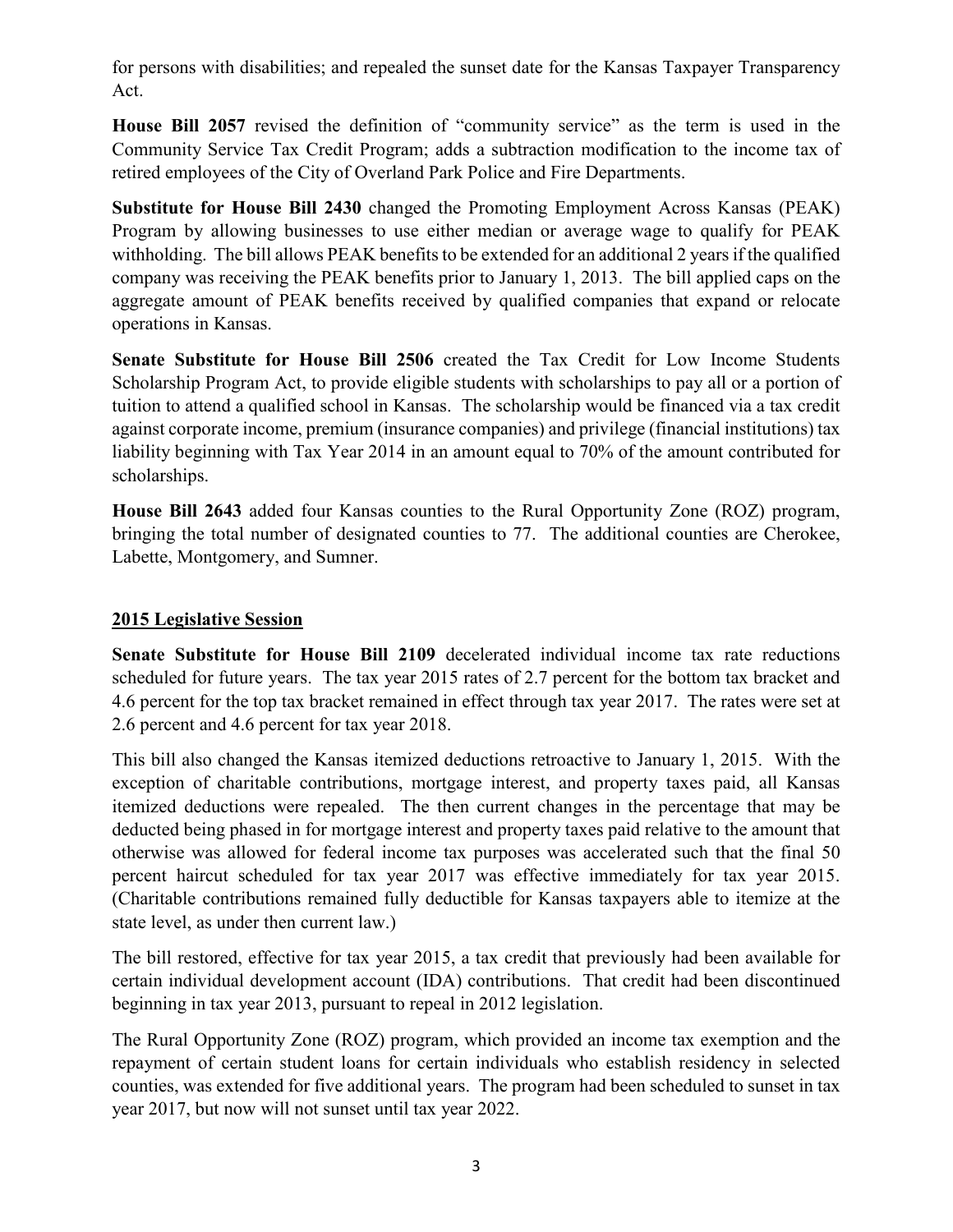The bill created a special subtraction modification from federal adjusted gross income in calculating Kansas adjusted gross income for the net gain from the sale of Christmas trees.

The legislation required an individual claiming a tax credit to have a valid Social Security number for the entire taxable year for which the tax credit is claimed. An exception to this requirement is provided for military spouses in the case of married taxpayers filing jointly.

The bill revised, effective for tax year 2015, an income tax subtraction modification for certain pass-through non-wage business income to require that guaranteed payments from businesses are counted as income in determining Kansas adjusted gross income.

**House Substitute for Senate Bill 270** amended Senate Substitute for HB 2109 and provided for a special formula that could provide additional income tax rate relief as early as tax year 2021 is amended to relax the current trigger (2 percent growth in most State General Fund [SGF] tax receipts) to 2.5 percent plus a further adjustment to account for growth in certain Kansas Public Employee Retirement System expenditures.

A special low-income exclusion provision would become applicable in tax year 2016 that generally eliminates all positive income tax liability for single filers with taxable income of \$5,000 or less, and for married taxpayers filing joint with taxable income of \$12,500 or less.

### **2016 Legislative Session**

**House Substitute for Senate Bill 149** created a new individual income tax checkoff program authorizing taxpayers to donate to local school districts of their choice. Moneys donated would be required to be treated as donations to school districts in accordance with K.S.A. 72-8210 and be reported as gifts for purposes of the Kansas Uniform Financial and Reporting Act.

The bill also changed the sunset for the Angel Investor Tax Credit program, which offers qualified investors transferable state income tax credits of 50 percent. The program was extended from tax year 2017 up to and including tax year 2021.

### **2017 Legislative Session**

**Senate Bill 30** made a number of changes in the Kansas individual income tax structure. The bill repealed, effective tax year 2017, the exemption for non-wage business income that had been in effect since tax year 2013.

It allowed as an itemized deduction for individual income tax purposes, 50% of medical expenses then allowed under federal law for tax year 2018; 75% in tax year 2019; and 100% in tax year 2020 and thereafter. Itemized deductions for mortgage interest and property taxes paid, then set at 50% of the federal allowable amounts, were increased to 75% for tax year 2019 and to 100% in tax year 2020.

A child and dependent care tax credit that had been repealed in 2012 was restored in stages. The credit is 12.5% of the allowable federal credit for tax year 2018, 18.75% for tax year 2019, and 25% for tax year 2020 and thereafter.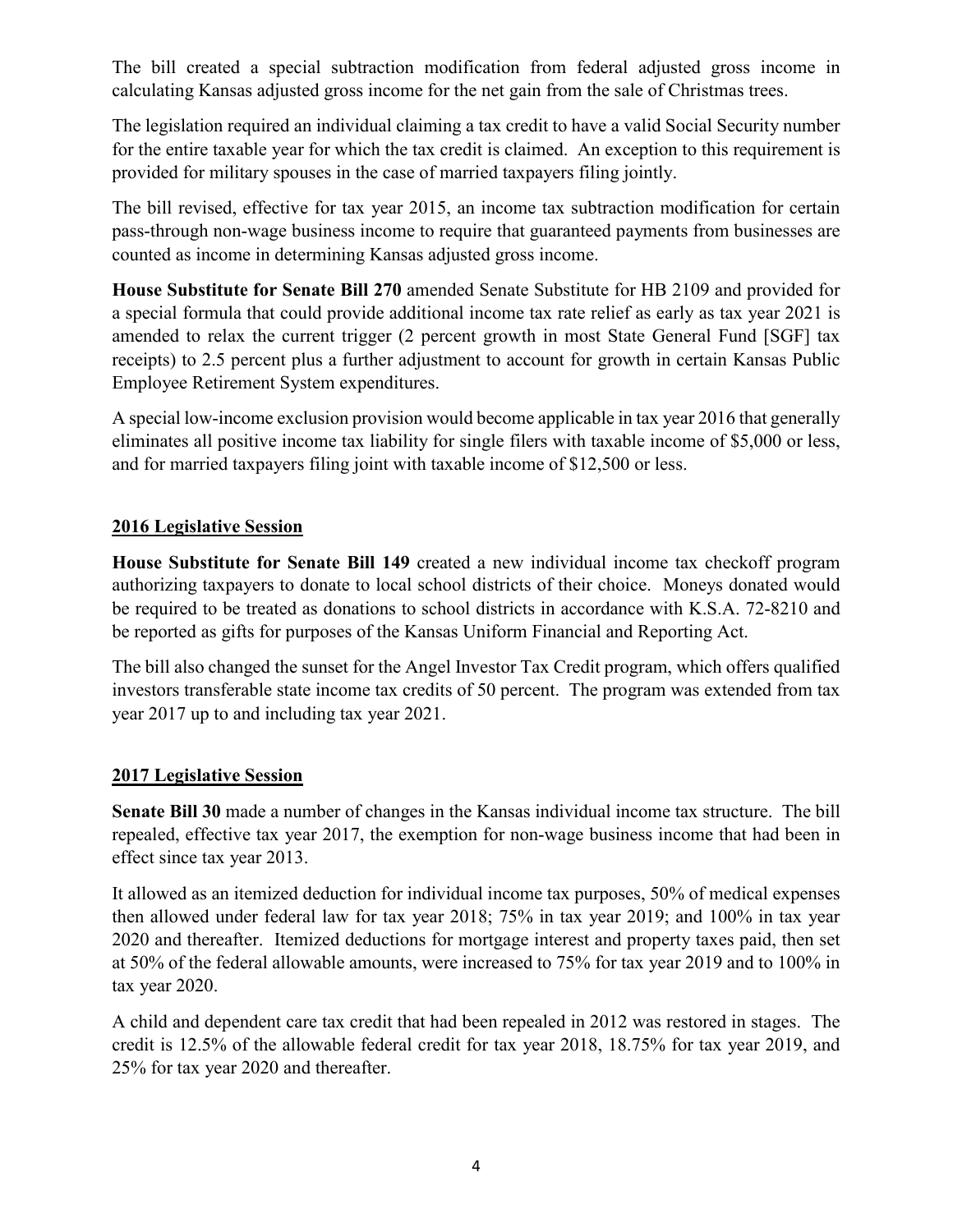Starting in tax year 2018, the low-income exclusion threshold that generally eliminated all positive income tax liability was reduced from \$12,500 to \$5,000 for married filers and from \$5,000 to \$2,500 for single filers.

Individual income tax rates were increased beginning in tax year 2017 utilizing a three-bracket system with rates of 2.9%, 4.9%, and 5.2%. For tax year 2018 and all years thereafter, a threebracket system with rates of 3.1%, 5.25%, and 5.7% was used. Additional formulaic provisions that could have provided for rate reductions in certain future years based on growth in selected State General Fund (SGF) tax receipts were repealed.

**Senate Bill 19** amended the Tax Credit for Low Income Students Scholarship Program Act by amending the definition of "public school" within the Act to mean a school identified by Kansas State Board of Education (KSBE) as one of the lowest 100 performing schools with respect to student achievement. Additionally, the bill expanded eligibility for the tax credit to individuals and places an annual cap of \$500,000 in contributions for any taxpayer for any tax year.

**House Bill 2212** changed the due date for filing certain annual withholding tax forms from the last day of February to January 31.

# **2018 Legislative Session**

**House Bill 2067** amended Kansas law relating to savings accounts established for designated beneficiaries to pay for qualified disability expenses pursuant to sections 529 and 529A of the Internal Revenue Code of 1986. The bill allowed the proceeds from such an account established pursuant to section 529A to be transferred upon the death of a designated beneficiary to such beneficiary's estate or an account for another eligible individual specified by the designated beneficiary. The bill also disallowed the State, or any agency or instrumentality thereof, from seeking the proceeds from such an account, except when such action is otherwise required by the federal Social Security Act. The bill also extended a subtraction modification for purposes of Kansas individual income taxes to contributions made to a qualified savings account established pursuant to section 529A. Finally, the bill eliminated a requirement that expenditures made from a savings account established pursuant to section 529 must be used at an institution of postsecondary education in order for a taxpayer making contributions to such an account to be able to claim the subtraction modification.

**Substitute for House Bill 2147** created a process by which certain Native American military veterans may apply for a refund of state individual income taxes improperly withheld.

### **2019 Legislative Session**

**House Bill 2039** created and amended law related to limited liability companies (LLCs) in the Kansas Revised Limited Liability Company Act (RLLCA), Business Entity Standard Treatment Act (BEST Act), and other statutes.

**House Bill 2044** authorized a new income tax credit for tax years 2019 through 2023 equivalent to 15.0 percent of expenditures on goods and services purchased from "qualified vendors" or nonprofit "certified businesses," as those terms are defined by the bill, that provide a certain level of health insurance benefits and have at least 30.0 percent of their employees be resident Kansans with disabilities. The amount of the credit is capped at \$500,000 per each qualified vendor each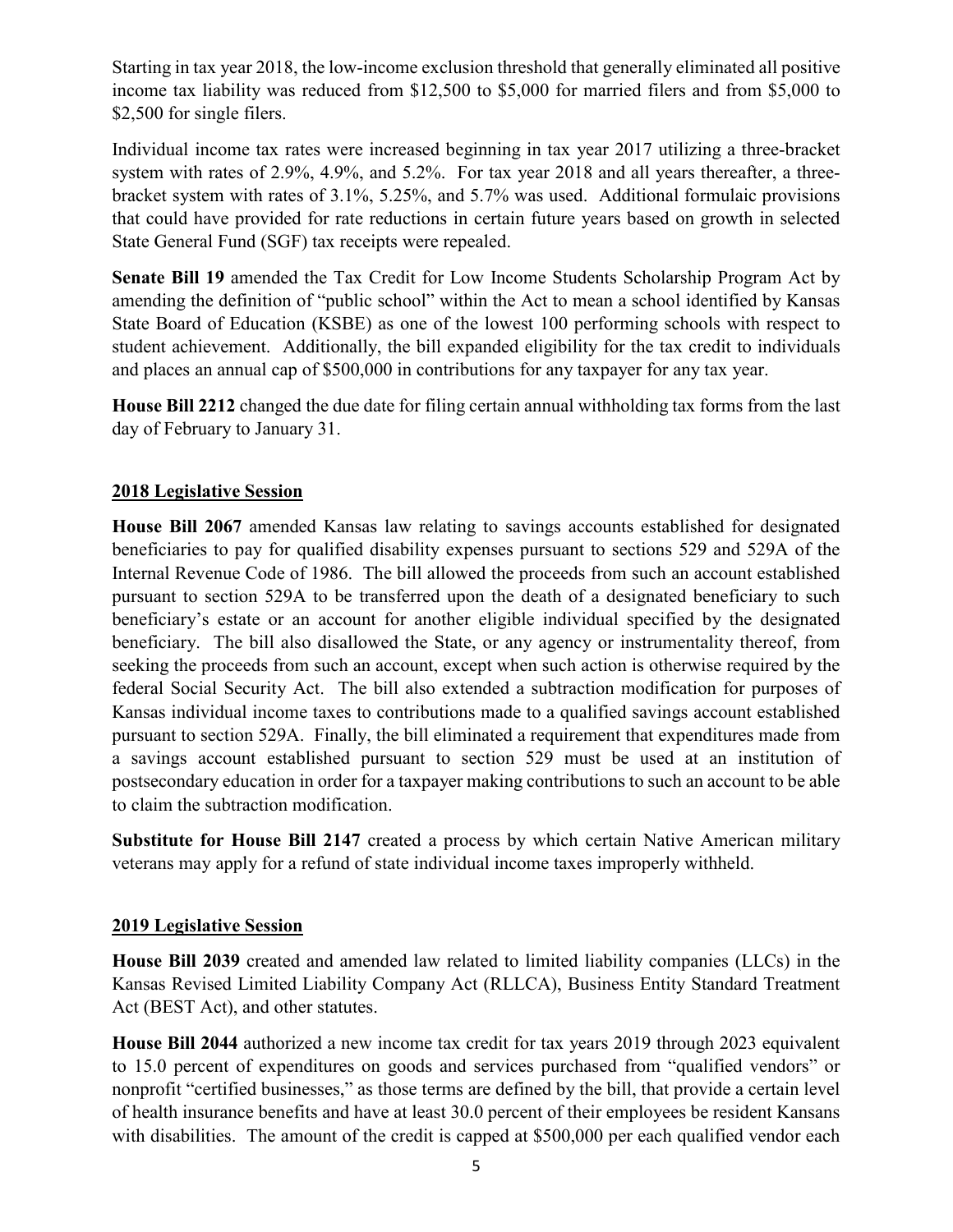tax year. The cumulative amount of credits allowed is capped at \$5.0 million. The tax credits are nonrefundable, and unused credits may carry forward for up to four years and apply against the liability of future tax years. The Secretary of Commerce must annually certify the qualified expenditures eligible for the tax credit and provide the amount to the Secretary of Revenue. The Secretary of Revenue must make an annual report to the standing taxation committees on the implementation and effectiveness of the tax credit program.

# **INDIVIDUAL INCOME TAX BRACKETS**

| <b>Married Filing Joint</b> |           |  |       |       |                 |       |                 |
|-----------------------------|-----------|--|-------|-------|-----------------|-------|-----------------|
|                             |           |  |       |       |                 |       | <b>2018 and</b> |
|                             | 1992-2012 |  | 2013  | 2014  | $ 2015 - 2016 $ | 2017  | forward         |
| \$0-\$30,000                | 3.50%     |  | 3.00% | 2.70% | 2.70%           | 2.90% | 3.10%           |
| \$30,001-\$60,000           | 6.25%     |  | 4.90% | 4.80% | 4.60%           | 4.90% | 5.25%           |
| Over \$60,000               | 6.45%     |  | 4.90% | 4.80% | 4.60%           | 5.20% | 5.70%           |

| Single, Head of Household, Married Filing Separate |           |       |           |       |       |           |       |                 |  |
|----------------------------------------------------|-----------|-------|-----------|-------|-------|-----------|-------|-----------------|--|
|                                                    |           |       |           |       |       |           |       | <b>2018 and</b> |  |
|                                                    | 1992-1996 | 1997  | 1998-2012 | 2013  | 2014  | 2015-2016 | 2017  | forward         |  |
| \$0-\$15,000*                                      | 4.40%     | 4.10% | 3.50%     | 3.00% | 2.70% | 2.70%     | 2.90% | 3.10%           |  |
| \$15,001-\$30,000*                                 | 7.50%     | 7.50% | 6.25%     | 4.90% | 4.80% | 4.60%     | 4.90% | 5.25%           |  |
| Over \$30,000                                      | 7.75%     | 7.75% | 6.45%     | 4.90% | 4.80% | 4.60%     | 5.20% | 5.70%           |  |

\*Brackets for Single, Head of Household and Married Filing Separate were \$0-\$20,000, \$20,001- \$30,000, and over \$30,000 for Tax Years 1992 through 1997

# **SALES TAX LEGISLATION**

# **2013 Legislative Session**

**House Bill 2059** set the state sales and use tax rate at 6.15 percent on July 1, 2013. The rate since July 1, 2010, had been 6.3 percent but had been scheduled to be reduced to 5.7 percent on July 1, 2013. Sales and use tax disposition of revenue provisions were adjusted to provide that the net of additional revenues in excess of 5.7 percent is to be deposited exclusively into the State General Fund (SGF).

**House Bill 2253** disallowed a sales tax exemption for any sales of drugs used in the performance or induction of an abortion; disallowed a sales tax exemption for any sales of educational material to a nonprofit corporation which performs any abortion; disallowed a sales tax exemption for any sales of tangible personal property by nonprofit organization which performs abortions; and disallowed a sales tax exemption for any sales of tangible personal property and services purchased by a contractor for the purpose of constructing, equipping, reconstructing, maintaining, repairing, enlarging, furnish or remodeling a primary health care clinic or health center which performs any abortions.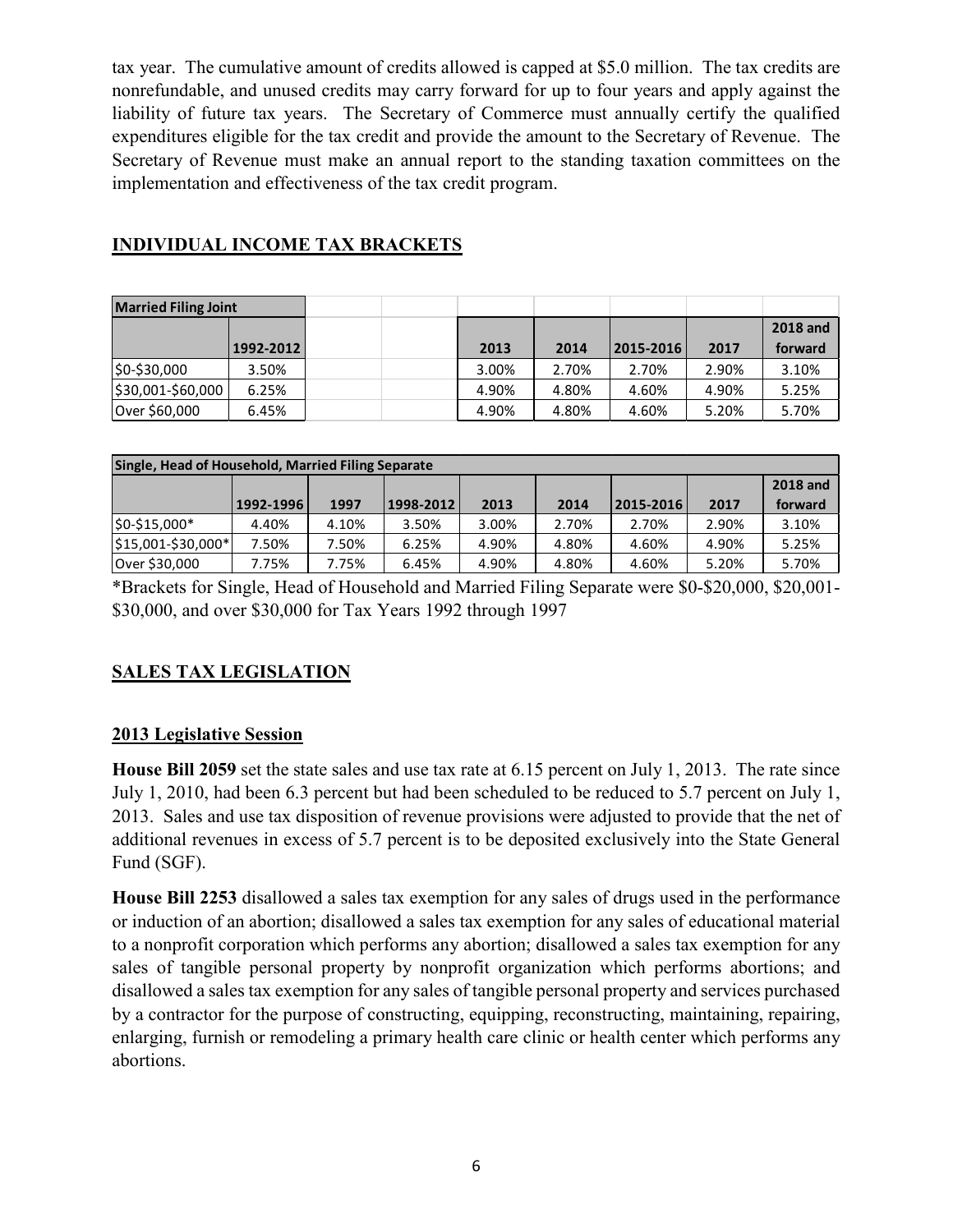#### **2014 Legislative Session**

**Senate Bill 265** created a sales tax exemption for certain materials, machinery and equipment installed as a part of certain animal production and aquaculture projects.

**Senate Substitute for House Bill 2378** clarified the "integrated plant" sales tax exemption to provide that it includes all equipment used in certain surface mining activities beginning from the time reclamation plans are filed to the acceptance of complete final site reclamations.

### **2015 Legislative Session**

**House Substitute for Senate Bill 270** increased the statewide sales tax and use tax rate from 6.15 percent to 6.50 percent on July 1, 2015.

### **2016 Legislative Session**

**House Substitute for Senate Bill 149** provided a temporary sales tax exemption for the Gove County Healthcare Endowment Foundation, Inc. for the purpose of constructing and equipping an airport in Quinter, Kansas. The exemption sunsets on July 1, 2019.

An additional temporary sales tax exemption exempted all sales of tangible personal property and services purchased during calendar year 2016 necessary to construct, reconstruct, repair, or replace any fence damaged or destroyed by fire occurring during calendar year 2016.

The bill increased the cap on the amount of community improvement district sales taxes that the Department of Revenue may retain to help defray administrative costs. It was increased from \$60,000 to \$200,000.

Another provision required placement on the individual income tax form, a line for payment of use tax on out-of-state and internet purchases where the tax was not previously paid (something the Department of Revenue already had been doing administratively for over a decade).

### **2017 Legislative Session**

**Senate Bill 30** made several adjustments to statutory provisions in relation to Sales Tax Revenue (STAR) Bonds. The bill extended the sunset date for the STAR Bond Financing Act from July 1, 2017 to July 1, 2020. For the first year of that extension, there was a moratorium on the approval of new STAR Bond districts, but cities or counties with existing districts could continue to develop projects.

**House Bill 2212** increased the threshold amounts for retailers to submit sales taxes to the Department of Revenue from \$80 to \$400 for annual filing, from \$3,200 to \$4,000 for quarterly filings, and from \$32,000 to \$40,000 for monthly filings. Amounts greater than \$40,000 would be filed on a prepaid monthly basis.

**House Bill 2387** provided a sales tax exemption for all property and services purchased during 2017 or 2018 necessary to reconstruct, repair, or replace any fence used to enclose agricultural land that was damaged or destroyed by wildfires occurring in 2016 or 2017.